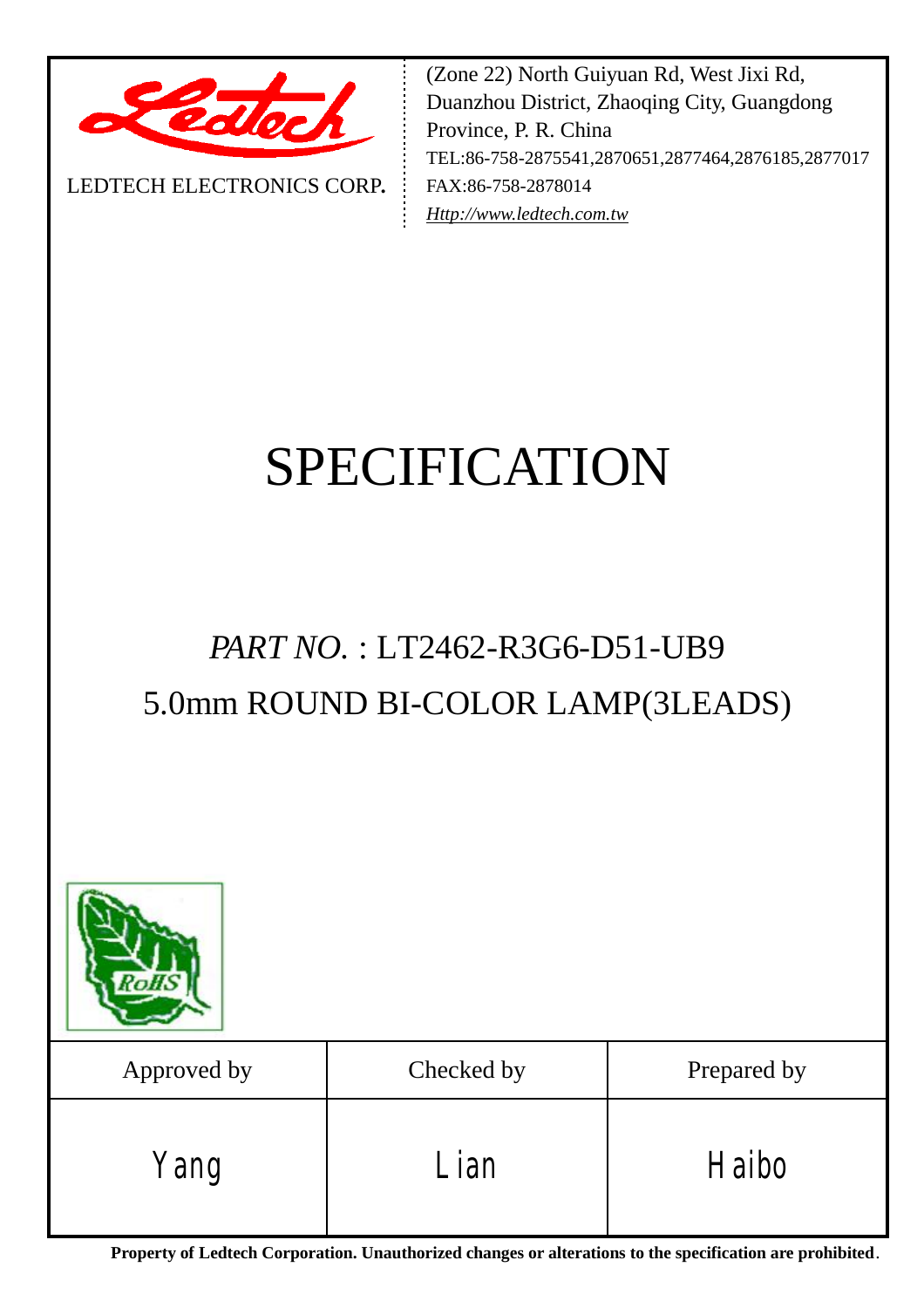

### **Description**

 **This deep red and yellow green bi-color lamp is made with AlGaInP red** 

**chip, AlGaInP green chip and white diffused epoxy resin.** 



#### Notes:

1. All dimensions are in mm.

2. Tolerance is  $\pm$  0.25mm unless otherwise noted.

#### **Description**

| Part No.            | LED Chip |                       |                |  |
|---------------------|----------|-----------------------|----------------|--|
|                     | Material | <b>Emitting Color</b> | Lens Color     |  |
| LT2462-R3G6-D51-UB9 | AlGaInP  | Deep red              | White diffused |  |
|                     | AlGaInP  | Yellow green          |                |  |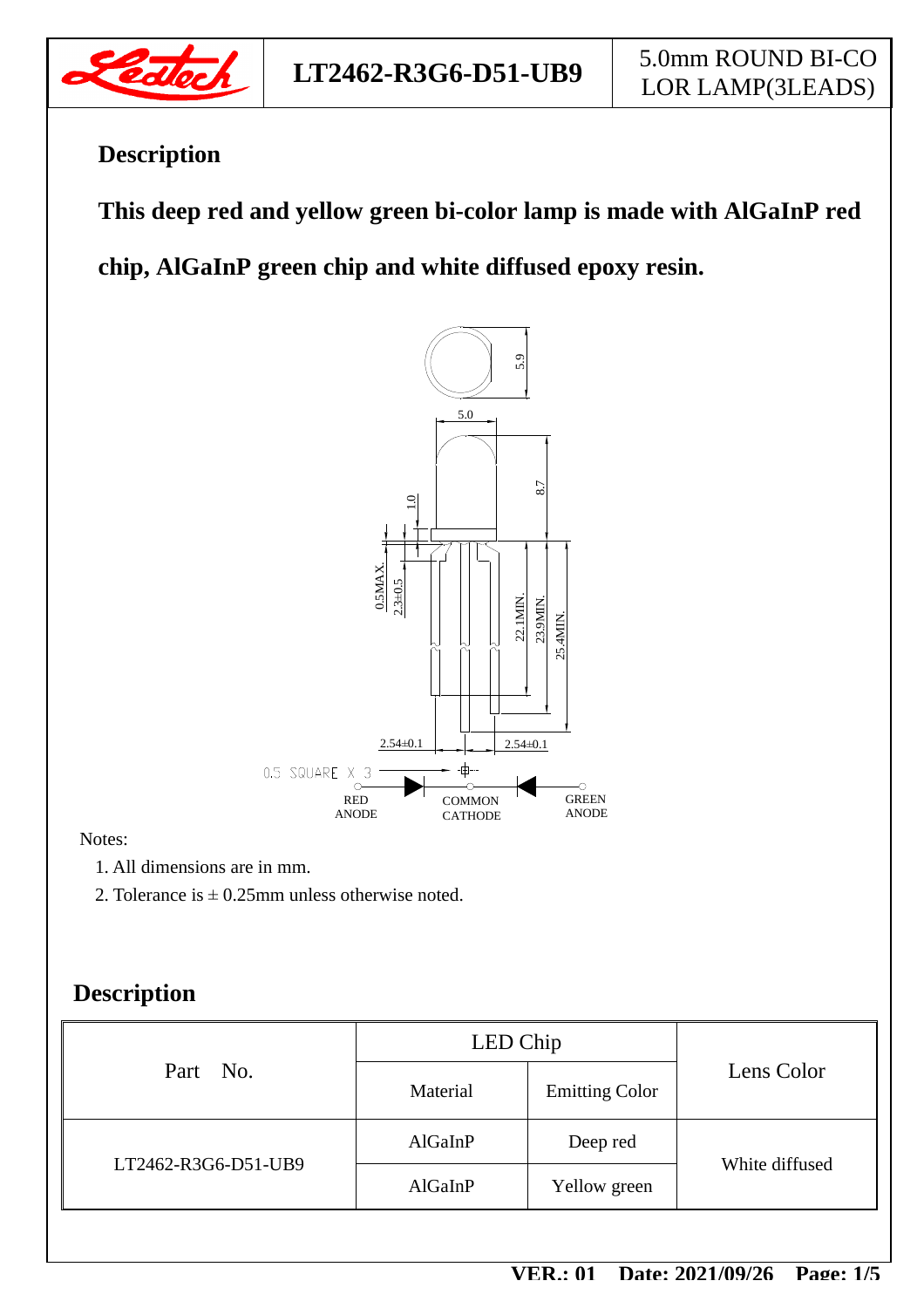

#### **Absolute Maximum Ratings at Ta=25℃**

| Parameter                                       | Symbol         | Rating                                   |              | Unit                |  |
|-------------------------------------------------|----------------|------------------------------------------|--------------|---------------------|--|
| <b>Power Dissipation</b>                        | P <sub>D</sub> | $\mathbf R$                              | 72           |                     |  |
|                                                 |                | G                                        | 72           | mW                  |  |
| Reverse Voltage                                 | <b>VR</b>      |                                          | V            |                     |  |
| D.C. Forward Current                            | If             |                                          | mA           |                     |  |
| Reverse (Leakage) Current                       | Ir             |                                          | $\mu$ A      |                     |  |
| Peak Current(1/10Duty Cycle,0.1ms Pulse Width.) | If $(Peak)$    |                                          | mA           |                     |  |
| <b>Operating Temperature Range</b>              | Topr           | $-40$ to $+85$                           |              | $\int_{0}^{\infty}$ |  |
| <b>Storage Temperature Range</b>                | <b>Tstg</b>    |                                          | $^{\circ}$ C |                     |  |
|                                                 | <b>Tsol</b>    | Dip Soldering : $260^{\circ}$ for 5 sec. |              |                     |  |
| Soldering Temperature(1.6mm from body)          |                | Hand Soldering: 350°C for 3 sec.         |              |                     |  |
| Electrostatic discharge                         | <b>ESD</b>     | 1000<br>V                                |              |                     |  |

#### **Electrical and Optical Characteristics:**

| Parameter                 | Symbol          | Condition  | Color        | Min. | Typ. | Max. | Unit    |
|---------------------------|-----------------|------------|--------------|------|------|------|---------|
| Luminous Intensity        | Iv              | If= $20mA$ | $\mathbf{R}$ | 90   | 190  |      | mcd     |
|                           |                 |            | G            | 75   | 170  |      |         |
| <b>Forward Voltage</b>    | Vf              | If= $20mA$ | $\mathbf R$  |      | 1.9  | 2.4  | V       |
|                           |                 |            | G            |      | 1.9  | 2.4  |         |
| Peak Wavelength           | $\lambda p$     | If= $20mA$ | $\mathbf{R}$ |      | 650  |      | nm      |
|                           |                 |            | G            |      | 573  |      |         |
| Dominant Wavelength       | $\lambda$ d     | If= $20mA$ | $\mathbf R$  |      | 639  |      | nm      |
|                           |                 |            | G            |      | 570  |      |         |
| Reverse (Leakage) Current | Ir              | $Vr=5V$    |              |      |      | 100  | $\mu$ A |
| <b>Viewing Angle</b>      | $2 \theta$ 1/2  | If= $20mA$ |              |      | 70   |      | deg     |
| Spectrum Line Halfwidth   | $\Delta\lambda$ |            | $\mathbf R$  |      | 20   |      |         |
|                           |                 | If= $20mA$ | G            |      | 20   |      | nm      |

Notes: 1.Tolerance of Luminous Intensity is ±15%.

2.Tolerance of Forward Voltage is ±0.1V.

3.Tolerance of Dominant Wavelength is ±1nm.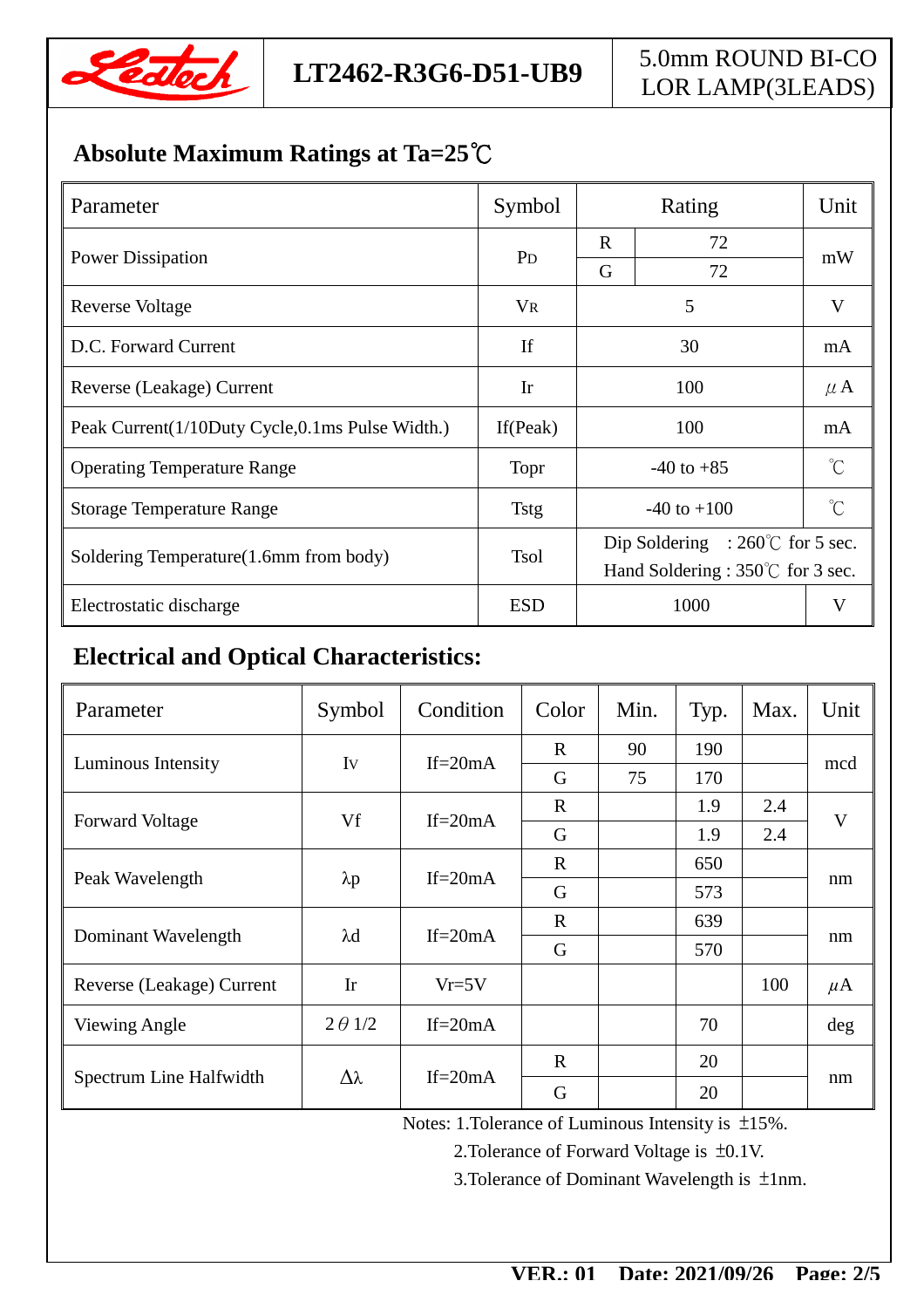

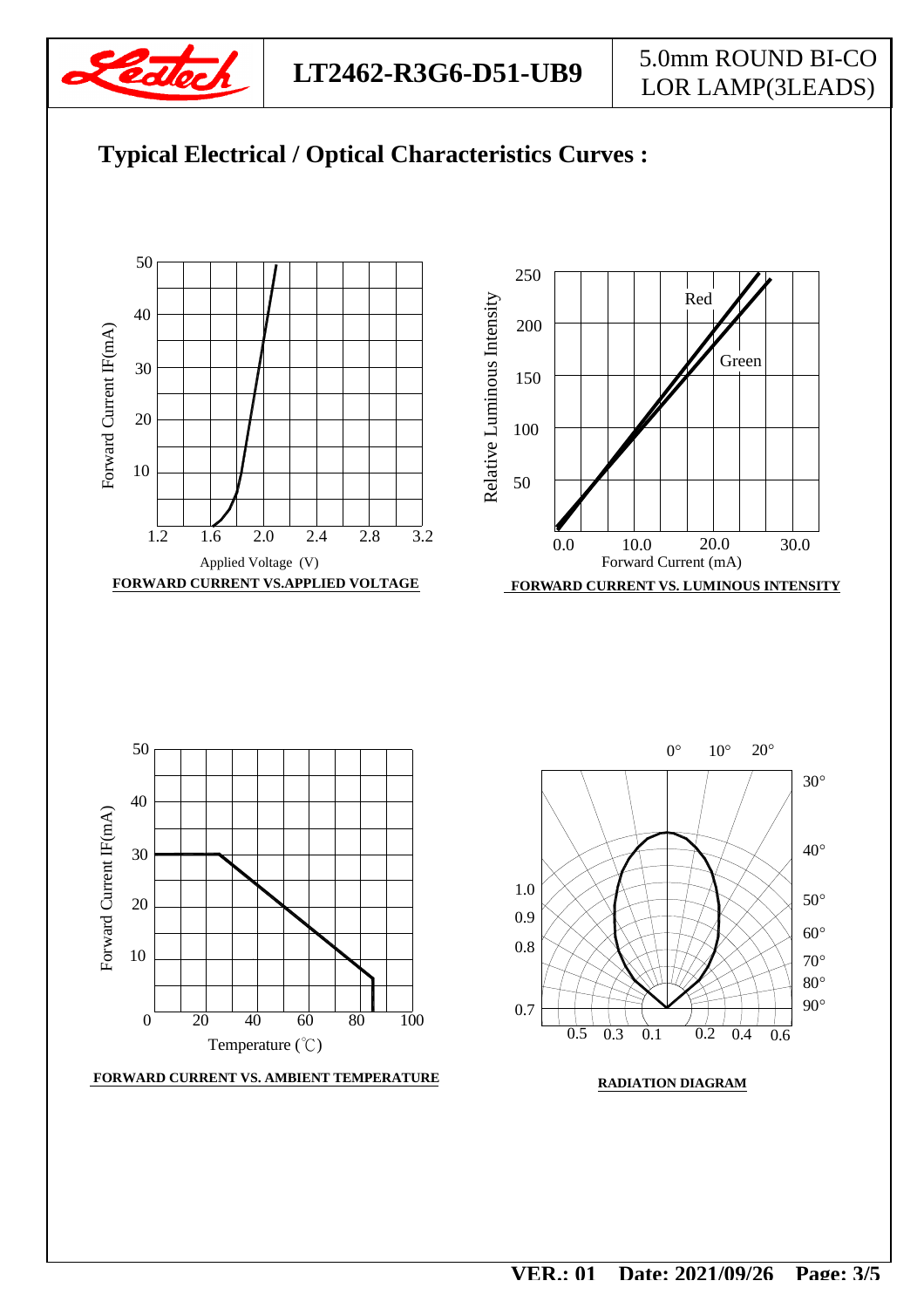

#### Precautions:

#### TAKE NOTE OF THE FOLLOWING IN USE OF LED

1. Temperature in use

 Since the light generated inside the LED needs to be emitted to outside efficiently, a resin with high light transparency is used; therefore, additives to improve the heat resistance or moisture resistance (silica gel , etc) which are used for semiconductor products such as transistors cannot be added to the resin. Consequently, the heat resistant ability of the resin used for LED is usually low; therefore, please be careful on the following during use. Avoid applying external force, stress, and excessive vibration to the resins and terminals at high temperature. The glass transition temperature of epoxy resin used for the LED is approximately 120-130℃. At a temperature exceeding this limit, the coefficient of liner expansion of the resin doubles or more compared to that at normal temperature and the resin is softened. If external force or stress is applied at that time, it may cause a wire rupture.

2. Soldering

Please be careful on the following at soldering.

After soldering, avoided applying external force, stress, and excessive vibration until the

products go to cooling process (normal temperature), <Same for products with terminal leads>

(1) Soldering measurements:

Distance between melted solder side to bottom of resin shall be 1.6mm or longer.

(2) Dip soldering :

Pre-heat: 90℃ max. (Backside of PCB), Within 60 seconds.

Solder bath: 260±5℃ (Solder temperature), Within 5 seconds.

- (3) Hand soldering: 350℃ max. (Temperature of soldering iron tip), Within 3 seconds.
- 3. Insertion

Pitch of the LED leads and pitch of mounting holes need to be same.

4. Others

 Since the heat resistant ability of the LED resin is low, SMD components are used on the same PCB, please mount the LED after adhesive baking process for SMD components. In case adhesive baking is done after LED lamp insertion due to a production process reason, make sure not to apply external force, stress, and excessive vibration to the LED and follow the conditions below. Baking temperature: 120℃ max. Baking time: Within 60 seconds. If soldering is done sequentially after the adhesive baking, please perform the soldering after cooling down the LED to normal temperature.

5. This LED is designed to be wave solder and dip soldered on to a PCB. If reflow soldered, Ledtech cannot guarantee its reliability.

#### Disclaimer

- 1. Our department reserves the right(s) on the adjustment of product material mix for the specification.
- 2. The product meets our department published specification for a period of twelve (12) months from date of shipment.
- 3. The graphs shown in this datasheet are representing typical data only and do not show guaranteed values.
- 4. When using this product, please observe the absolute maximum ratings and the instructions for using outlined in these specification sheets. Our department assumes no responsibility for any damage resulting from the use of the product which does not comply with the absolute maximum ratings and the instructions included in these specification sheets.
- 5. These specification sheets include materials protected under copyright of our department. Reproduction in any form is prohibited without obtaining our department's prior consent.

This product is not intended to be used for military, aircraft, automotive, medical, life sustaining or life saving applications or any other application which can result in human injury or death. Please contact authorized our department sales agent for special application request.